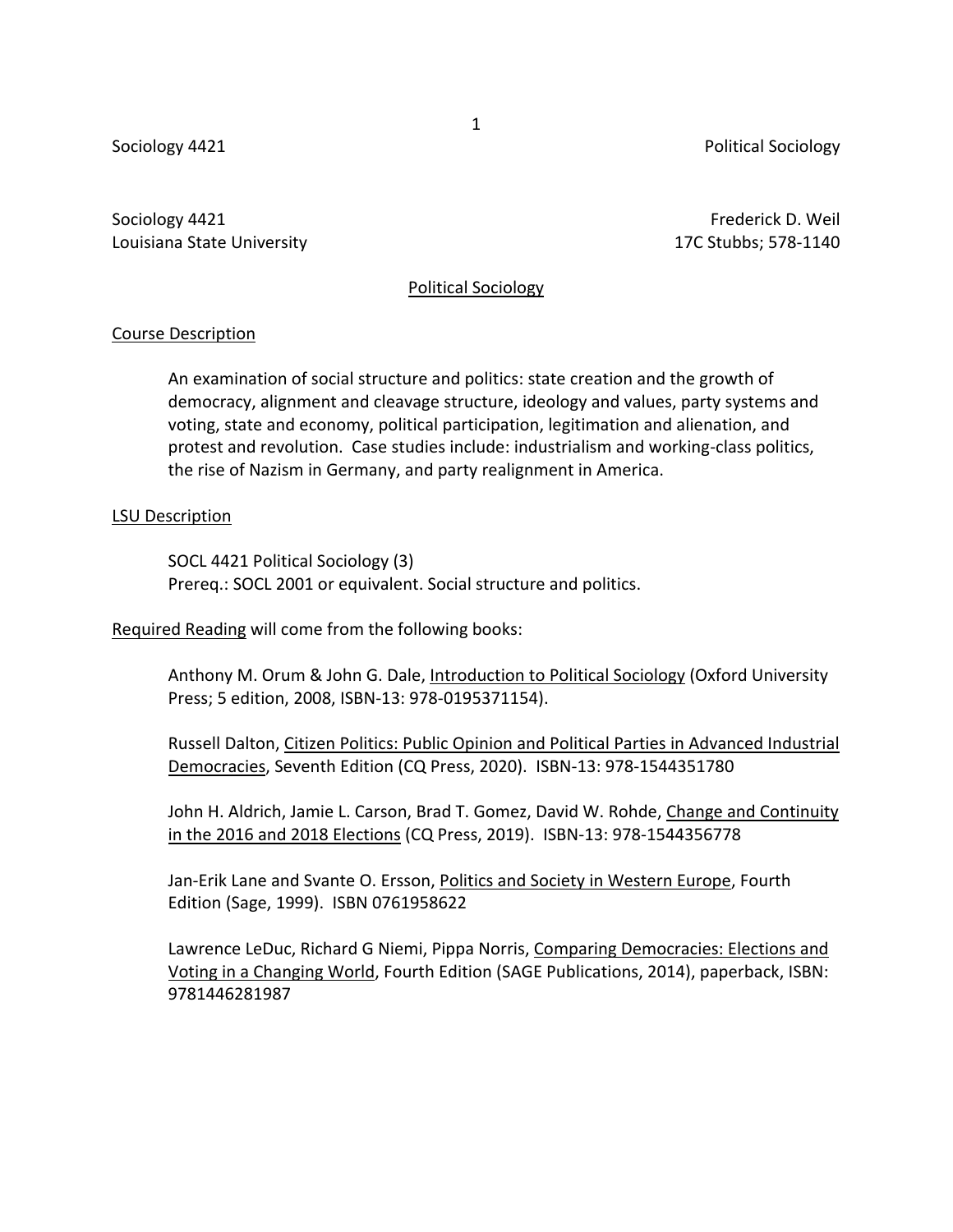# Other Required Material:

Some additional articles and selections from books are required, as indicated in the weekly assignments. Some further required articles and materials will be available on or through my teaching web site – <http://www.fweil.com/s4421/> – changes in assignments may also be made on the web site. The course lecture notes (not required) will also be available on my web site.

# Recommended Reading:

Russell J Dalton, The Good Citizen: How a Younger Generation Is Reshaping American Politics Third Edition CQ Press, Third edition (CQ Press, 2020) ISBN-13: 978-1544395852

Charles Tilly, Democracy, Cambridge University Press, 2007, ISBN-13: 978-0521701532

Steven Levitsky, Daniel Ziblatt, How Democracies Die, Broadway Books, 2019, ISBN-13: 978-1524762940

Harold Wilensky, Rich Democracies: Political Economy, Public Policy, and Performance, University of California Press, 2002, ISBN-13: 978-0520232792

Thomas Janoski, Robert R. Alford, Alexander M. Hicks, eds., The Handbook of Political Sociology: States, Civil Societies, and Globalization, hardcover, Cambridge University Press, 2005, ISBN-13: 978-0521526203

Edwin Amenta, Kate Nash, Alan Scott, eds., The Wiley-Blackwell Companion to Political Sociology, Hardcover, Wiley-Blackwell, 2012, ISBN-13: 978-1444330939

Elizabeth A. Theiss-Morse, Michael W. Wagner, William H. Flanigan, Nancy H. Zingale, Political Behavior of the American Electorate, Fourteenth Edition (CQ Press, 2018) ISBN 9781506367736

E.J. Dionne Jr., Norman J. Ornstein, Thomas E. Mann, One Nation After Trump: A Guide for the Perplexed, the Disillusioned, the Desperate, and the Not-Yet Deported (New York: St. Martin's Press, 2017) ISBN-13: 978-1250164056

Elisabeth Clemens, What is Political Sociology? (Polity Press, 2016), 1st edition. ISBN-13: 978-0745691619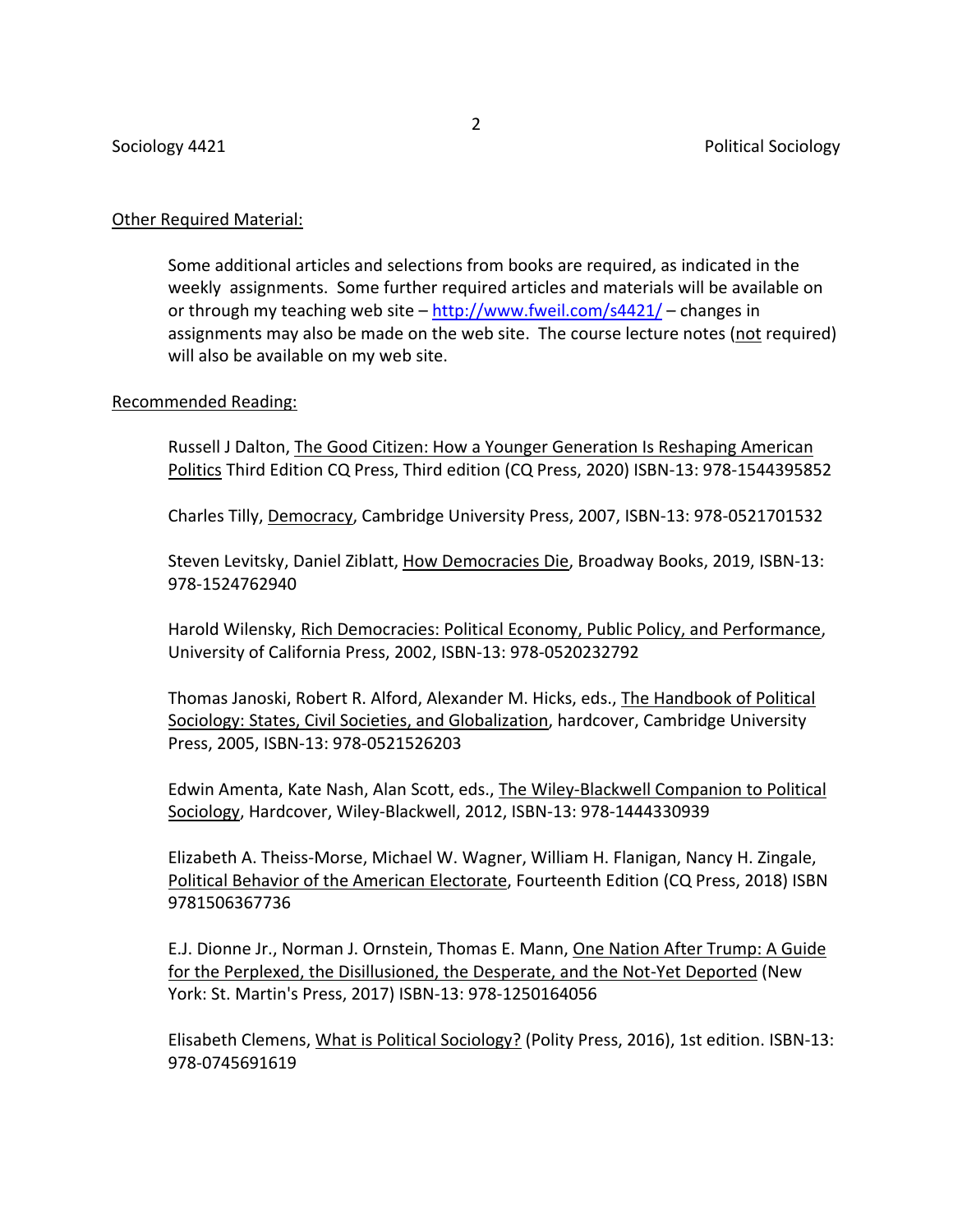#### Course Requirements:

Attendance at lectures, class discussions, and six quizzes. You will be responsible for all readings, lecture information, and assigned materials on the course web site, [http://www.fweil.com/s4421/,](http://www.fweil.com/s4421/) including any updates. You should also be familiar with the materials on the 2020 election at [www.fweil.com/Elections/2020/Election2020.html,](http://www.fweil.com/Elections/2020/Election2020.html) the "Trend Charts" section of the website, as well as the press clippings posted on the class webpage and on the Facebook page, "Polit Soc," [https://www.facebook.com/polit.soc.](https://www.facebook.com/polit.soc) Attendance will be monitored through Zoom analytics, and *will account for 5% of the grade*. The course will consist partly of lectures and readings and partly of discussion. Students should always have read the assignments and come prepared for discussion.

All students must keep the instructor informed of the screen names or phone numbers used to sign into the Zoom sessions, including multiple names and phone numbers, in the event you join Zoom through a variety of means. We will use this information partly to recognize you online, and also partly to give you credit for attendance. If you don't provide us with this information, you might not get credit for classes you attend.

Updates to the syllabus and/or scheduling information will be posted on the class website: [http://www.fweil.com/s4421/.](http://www.fweil.com/s4421/) Students are responsible for staying informed of that information. My lecture notes and other helpful materials are available on my website. The lecture notes are optional, but attendance at lectures is still required.

Although the Covid-19 Pandemic makes it necessary to conduct our class remotely, by Zoom, Moodle, and websites, our goal is to make the class approximate an in-person experience as much as can be achieved. One thing this means is that the class will be held "synchronously," which is to say, live.

Normal university-approved excuses will be accepted, work can be made up, and the instructor is happy to help students understand material they missed in excused absences. If you experience technical difficulties connecting remotely, make sure to inform the instructor, and we will make the best accommodations we are able. Any disability accommodations will be handled according to guidelines established by the Office of Disabilities. In addition to the formal disability notifications, the instructor is happy to help work with you according to your needs.

If you miss a class for one of the approved reasons listed above, please take the steps you would ordinarily take if this were a regular in-person class. You can ask for notes from another student in the class, and you can request a Zoom meeting with the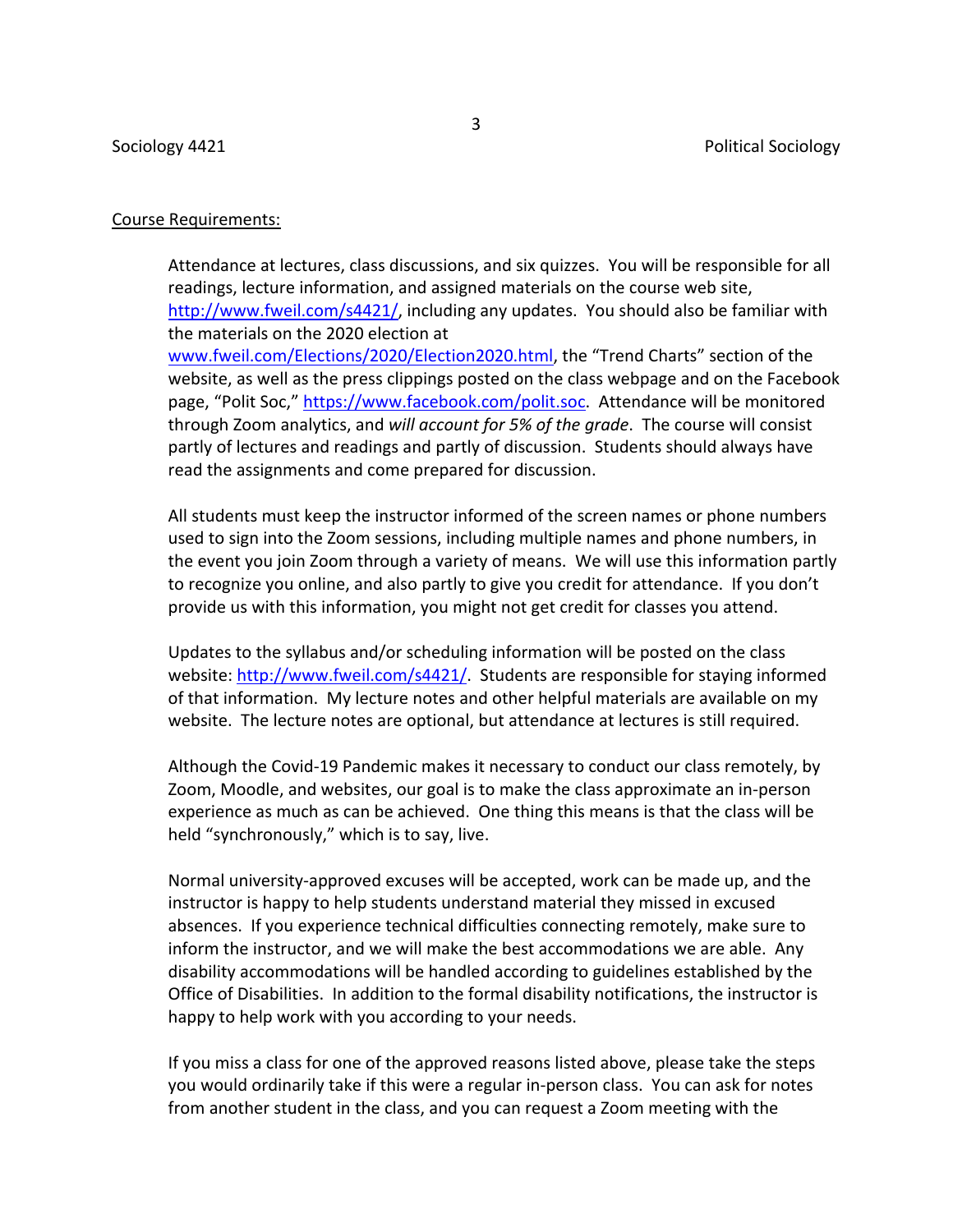instructor. In addition, I will record the Zoom lectures and will give you access if you have an excused absence. I will not make these recordings generally available, in order to encourage class attendance and participation. Unexcused absences will be counted against attendance numbers. We are in a new situation, not of our choosing, and this is my best attempt at finding a fair balance, while encouraging class participation.

## Grade Scale:

| 97-100     | A+ |  |
|------------|----|--|
| 93-96      | А  |  |
| 90-92      | A- |  |
| 87-89      | Β+ |  |
| 83-86      | В  |  |
| 80-82      | В- |  |
| 77-79      | C+ |  |
| 73-76      | C  |  |
| 70-72      | C- |  |
| 67-69      | D+ |  |
| 63-66      | D  |  |
| 60-62      | D- |  |
| 59 & below | F  |  |

Note: A higher grade begins at the exact number. For instance, an A is 93.00 to 96.99, and an A- is 90.00 to 92.99.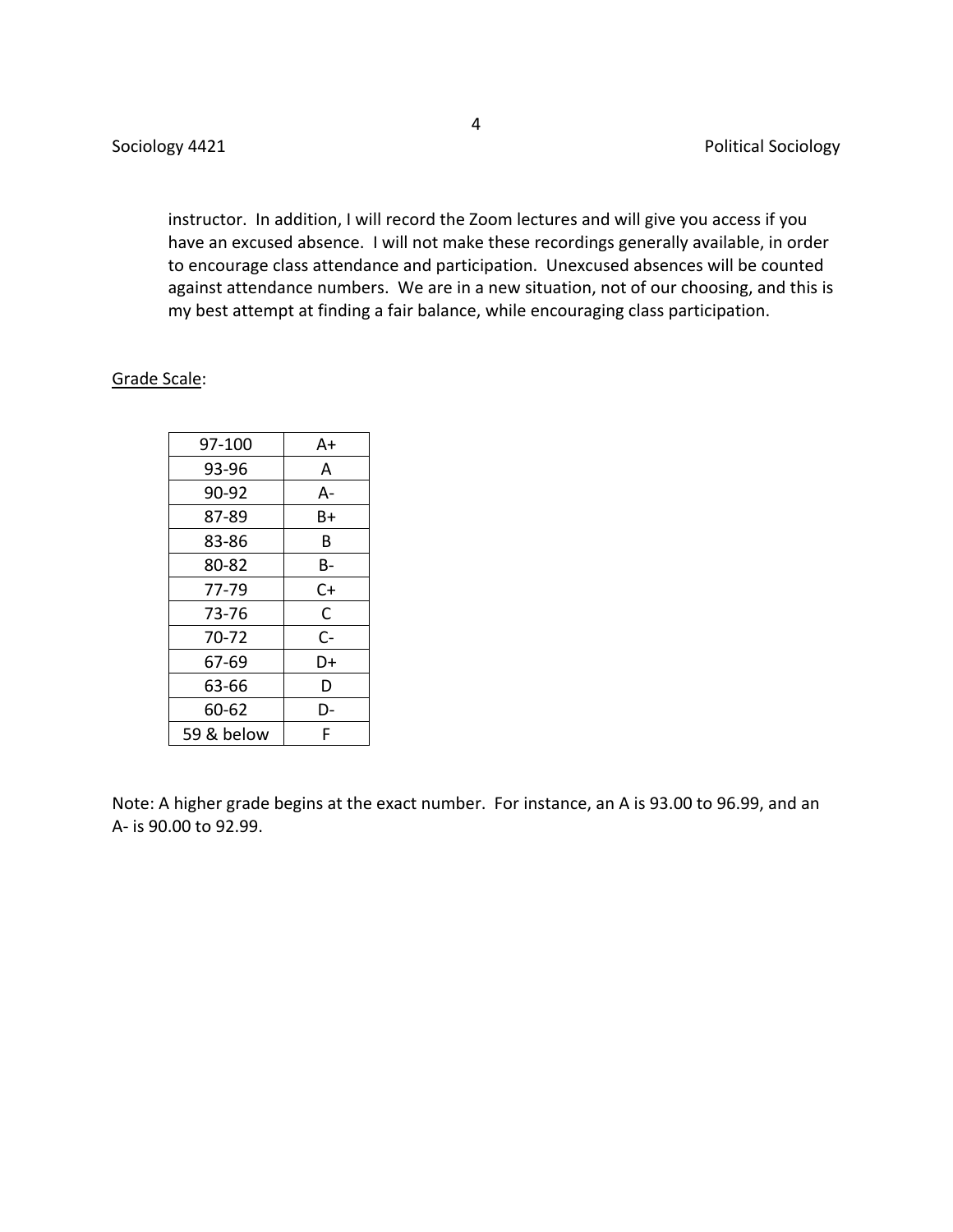#### Standard LSU Statements (as of 8/1/2020):

#### **GENERAL EXPECTATIONS**

It is important to attend class regularly and keep up with the assigned readings. Please utilize office hours if you have any questions about the course material, your standing in the course, or other related matters.

LSU policy states that for each credit hour, students should plan to spend at least two hours working on course related activities outside of class. Since this course is for three credit hours, you should expect to spend **a minimum of six hours outside of class each week** working on assignments for this course. More information on this expectation can be found [here.](http://catalog.lsu.edu/content.php?catoid=12&navoid=822)

#### **ABSENCES AND MAKE-UPS**

Class attendance is the responsibility of the student. Students are expected to attend all classes. A student who finds it necessary to miss class assumes responsibility for making up examinations, obtaining lecture notes, and otherwise compensating for what may have been missed. The course instructor determines the validity of a student's reason(s) for absences and will assist those students who have valid reasons as outlined in [LSU Policy](https://www.lsu.edu/policies/ps/ps_22.pdf)  [Statement 22.](https://www.lsu.edu/policies/ps/ps_22.pdf)

#### **ACADEMIC INTEGRITY**

All LSU students are responsible for observing high standards of academic integrity. The [LSU](https://www.lsu.edu/saa/students/codeofconduct.php)  [Student Code of Conduct](https://www.lsu.edu/saa/students/codeofconduct.php) explains student rights, excused absences, and what is expected of student behavior. Students are expected to understand this code. Any violations will be reported to the Dean of Students.

#### **ACCESSIBILITY ACCOMMODATIONS**

LSU is committed to providing reasonable accommodations for all persons with disabilities. The syllabus is available in alternate formats upon request. If you have a disability that may have some impact on your work in this class, please visit [Disability Services](https://www.lsu.edu/disability/) so that such accommodations can be considered. Students who receive accommodation letters should meet with their instructor to discuss the provisions of those accommodations as soon as possible.

#### **ACADEMIC SUCCESS**

The primary ingredients for your academic success are attending class, managing your time efficiently, taking good notes, and developing your critical thinking and communication abilities. LSU has a number of excellent resources that can assist you in developing these skills. The [Center for Academic](https://www.lsu.edu/cas/)  [Success](https://www.lsu.edu/cas/) offers guidance on what learning strategies are best suited to your talents, tutoring, and workshops on a variety of topics. [Communication Across the](http://cxc.lsu.edu/)  [Curriculum](http://cxc.lsu.edu/) assists students in developing the communication skills necessary for academic and professional success. Finally, the [Olinde](https://www.lsu.edu/careercenter/index.php)  [Career Center](https://www.lsu.edu/careercenter/index.php) can assist you in choosing a major and a profession that best suits your talents and develop a career plan to ensure success when you graduate from LSU.

#### **COVID-19 STATEMENT**

We remain under pandemic conditions and expect to be in this state for the entire semester. In order to consistently provide the highest quality LSU education, all students should follow current LSU guidelines. These include the following:

1. If you have any signs of illness, do not come to class.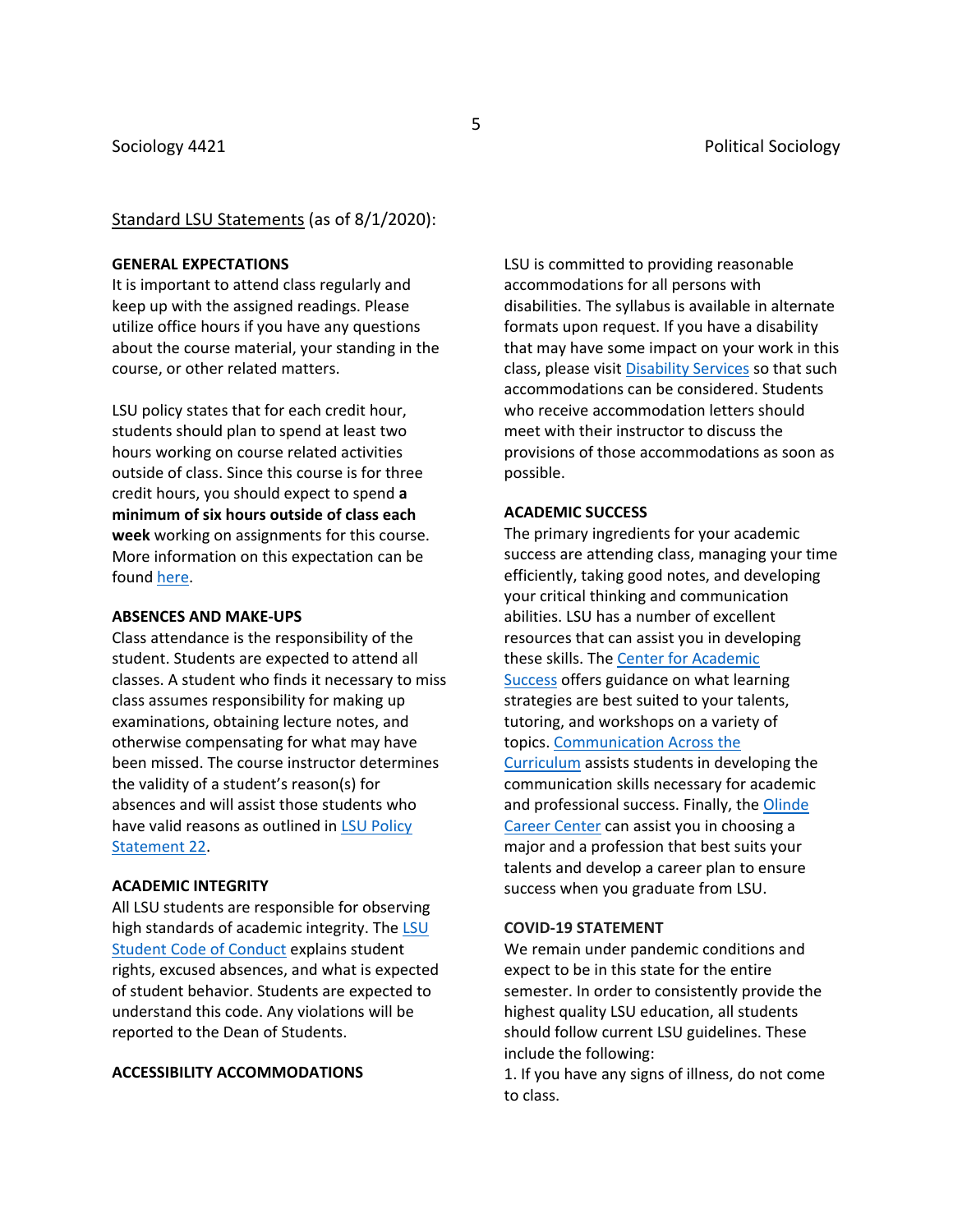2. The University requires everyone to wear facemasks/cloths on campus. Failure to do so is a violation of the code of student conduct. 3. Wash hands with soap and water or clean with sanitizer frequently, and refrain from touching your face.

4. If you cough or sneeze unexpectedly, please be mindful of others nearby and cough or sneeze into your elbow or shield yourself the best you can.

5. If you have been exposed to others who have tested positive for COVID-19, self-quarantine consistent with current CDC guidelines.

#### **Daily Symptom Checker**

You are required to respond to a daily symptom check request sent via email or text message each morning. Completing the symptom checker will take approximately one to two minutes. Once you have provided information about your symptoms, you will be given feedback on whether or not you are certified to return to campus and attend your classes. Additionally, if you test positive for COVID-19, you are required to report it in your daily symptom checker application.

#### **Resources for Students**

If you are feeling ill or overwhelmed with anxiety, please contact the [LSU Student Health](https://lsu.edu/shc/)  [Center](https://lsu.edu/shc/) for medical advice and mental health support. General health care and mental health support are available for all enrolled students through telehealth appointments.

#### **Unexpected Changes to Courses**

Due to the unpredictable nature of the situation, the format of the course and/or requirements may be forced to change, and if this is the case students will be given appropriate notification.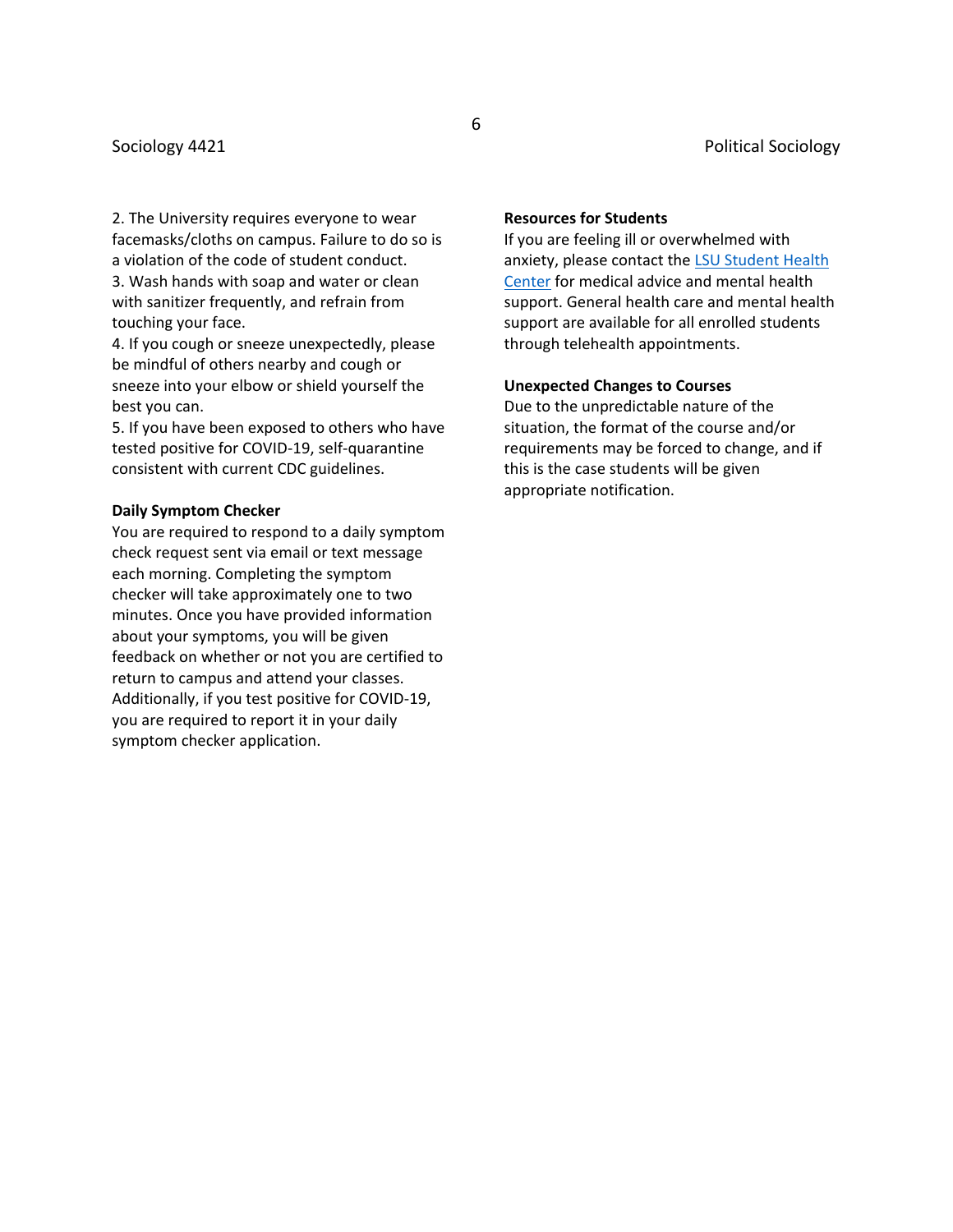# Assignments (see discussion topics below)

#### PART I: THEORETICAL BACKGROUND

## Week 1. **Smith and Marx on Class Analyses.**

Read Orum, ch. 2.

## Week 2. **Weber on State Analyses.**

Read Orum, ch. 3.

## Week 3. **Tocqueville, Durkheim, & Parsons on Civil Society, Functionalism, and Pluralism.**

Read Orum, ch. 4.

# Background Reading for Weeks 1-3:

Orum, ch. 1; Lane and Ersson, Introduction; LeDuc, Introduction.

#### PART II: SOCIAL STRUCTURE AND POLITICS

#### Week 4. **State Creation.**

a. Centralized States b. Growth of Democracy

Read Orum, ch. 6, 11; LeDuc, chapter by Gandhi. Also:

Charles Tilly. 1985. "War Making and State Making as Organized Crime." Pages 169 91 in *Bringing the State Back In.* Ed. Peter B. Evans, Dietrich Rueschemeyer and Theda Skocpol. Cambridge: Cambridge University Press (ISBN 0 521 31313 9).

Linz, Juan J., and Alfred Stepan. 1996. "Toward Consolidated Democracies." *Journal of Democracy* 7(2):14 33.

Huntington, Samuel P. 1991. "Democracy's Third Wave." *Journal of Democracy* 2(2):12 34.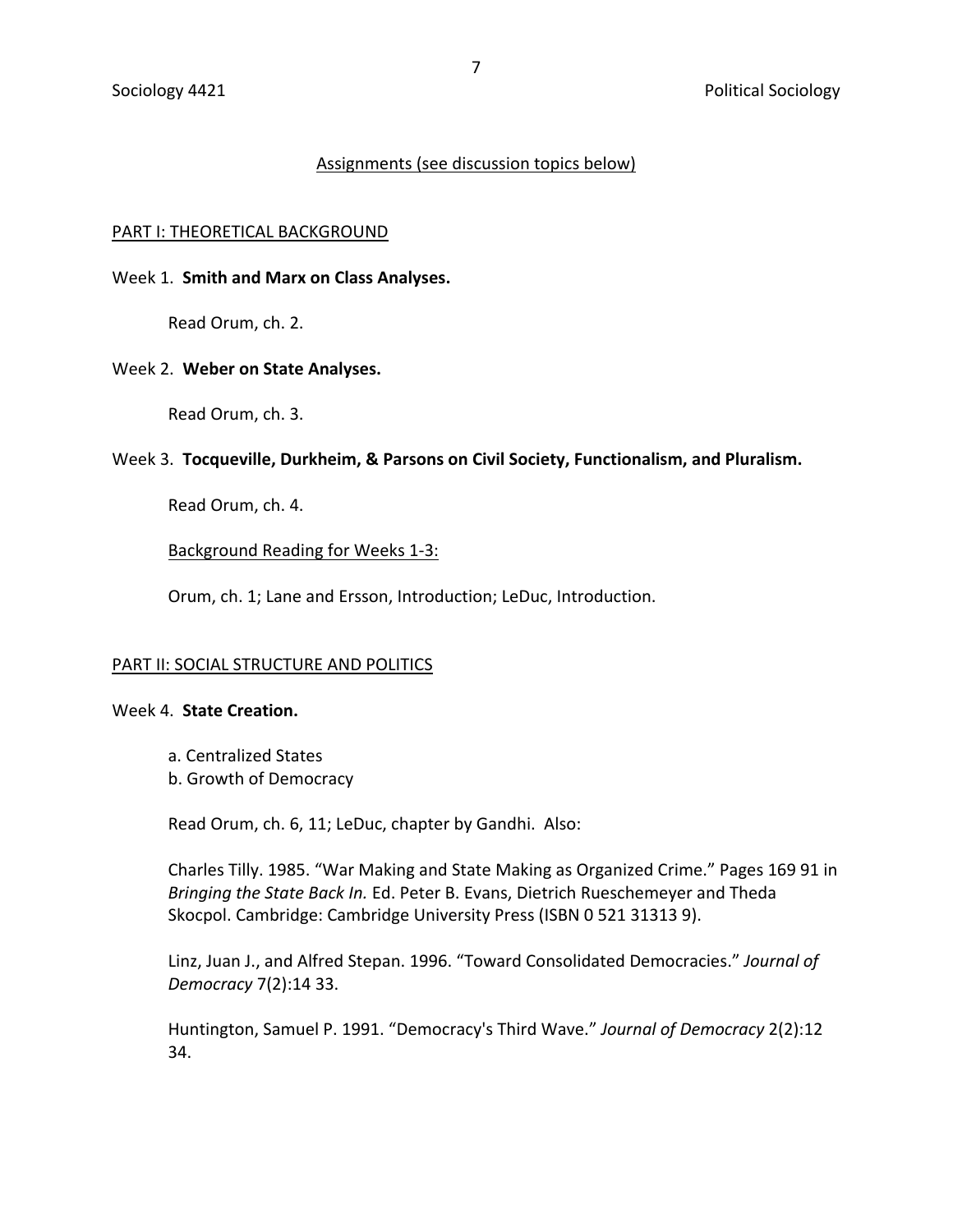# Week 5. **Alignment and Cleavage Structure.**

Read Dalton, ch. 8; Lane and Ersson, ch. 2.

## Week 6. **Ideology and Values.**

Read Dalton, ch. 2, 5, 6; Lane and Ersson, ch. 9. Also:

Baldassarri, Delia and Andrew Gelman. 2008. "Partisans without Constraint: Political Polarization and Trends in American Public Opinion." *American Journal of Sociology* 114(2):408-446.

## Week 7. **Party Systems and Voting.**

Read Dalton, ch. 7, 9, 10; LeDuc, chapters by Gallagher, Kitschelt, LeDuc/Niemi/Norris, Powell; Orum, ch. 9; Lane and Ersson, ch. 3-5. Also:

Ford, Robert and Will Jennings. 2020. "The Changing Cleavage Politics of Western Europe." *Annual Review of Political Science* 23(1):295.

Hooghe, Liesbet and Gary Marks. 2018. "Cleavage theory meets Europe's crises: Lipset, Rokkan, and the transnational cleavage." *Journal of European Public Policy* 25(1):109.

Mudde, Cas. 2014. "Fighting the system? Populist radical right parties and party system change." *Party Politics* 20(2):217.

## Week 8. **State and Economy.**

- a. Welfare State
- b. Capitalism and Democracy
- c. Neo-Corporatism

Read Janoski, ch. 22 (Streeck, Kentworthy, Theories and practices of new-corporatism), ch. 25 (Hicks, Esping-Andersen, Social policy and the welfare state); Lane and Ersson, ch. 6, 7, 11; LeDuc, chapter by Kayser; Orum, ch. 7; Wilensky, selections.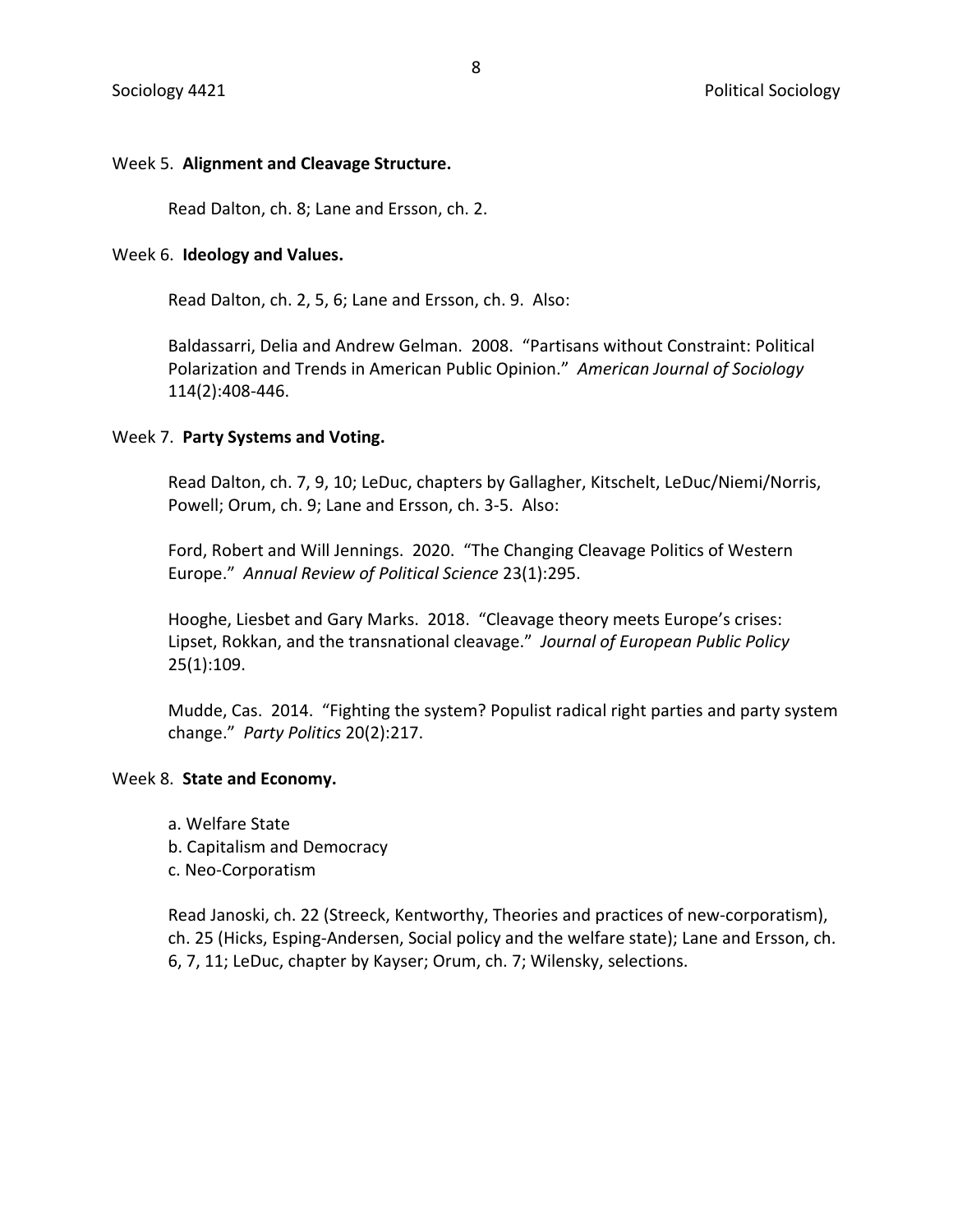# Week 9. **Political Participation.**

Read Dalton, ch. 3, 4; LeDuc, chapter by Hooghe; Orum, ch. 13.

Frederick Weil. 2011. "Rise of Community Organizations, Citizen Engagement, and New Institutions," in Amy Liu, Roland V. Anglin, Richard Mizelle, and Allison Plyer, editors, *Resilience and Opportunity: Lessons from the U.S. Gulf Coast after Katrina and Rita*, pp. 201-219. Washington, DC: Brookings Institution Press.

Recommended: Frederick Weil, 2012. "Can Citizens Affect Urban Policy? Blight Reduction in Post-Katrina New Orleans." Paper presented at the annual meetings of the American Political Science Association, New Orleans, August 31.

# Week 10. **Legitimation and Alienation.**

Read Dalton, ch. 12; LeDuc, chapter by Norris; Also:

Frederick D. Weil. 1989. "The Sources and Structure of Legitimation in Western Democracies: A Consolidated Model Tested with Time-Series Data in Six Countries since World War II." *American Sociological Review* 54, 5:682-706.

Frederick D. Weil. 1994. "Political Culture, Political Structure and Democracy: The Case of Legitimation and Opposition Structure." *Research on Democracy and Society, Vol. 2, Political Culture and Political Structure: Theoretical and Empirical Studies.* JAI Press, Greenwich, CT (ISBN 1 55938 778 5).

Recommended: Russell J Dalton, The Apartisan American

# Week 11. **Protest and Revolution.**

Read Orum, ch. 10.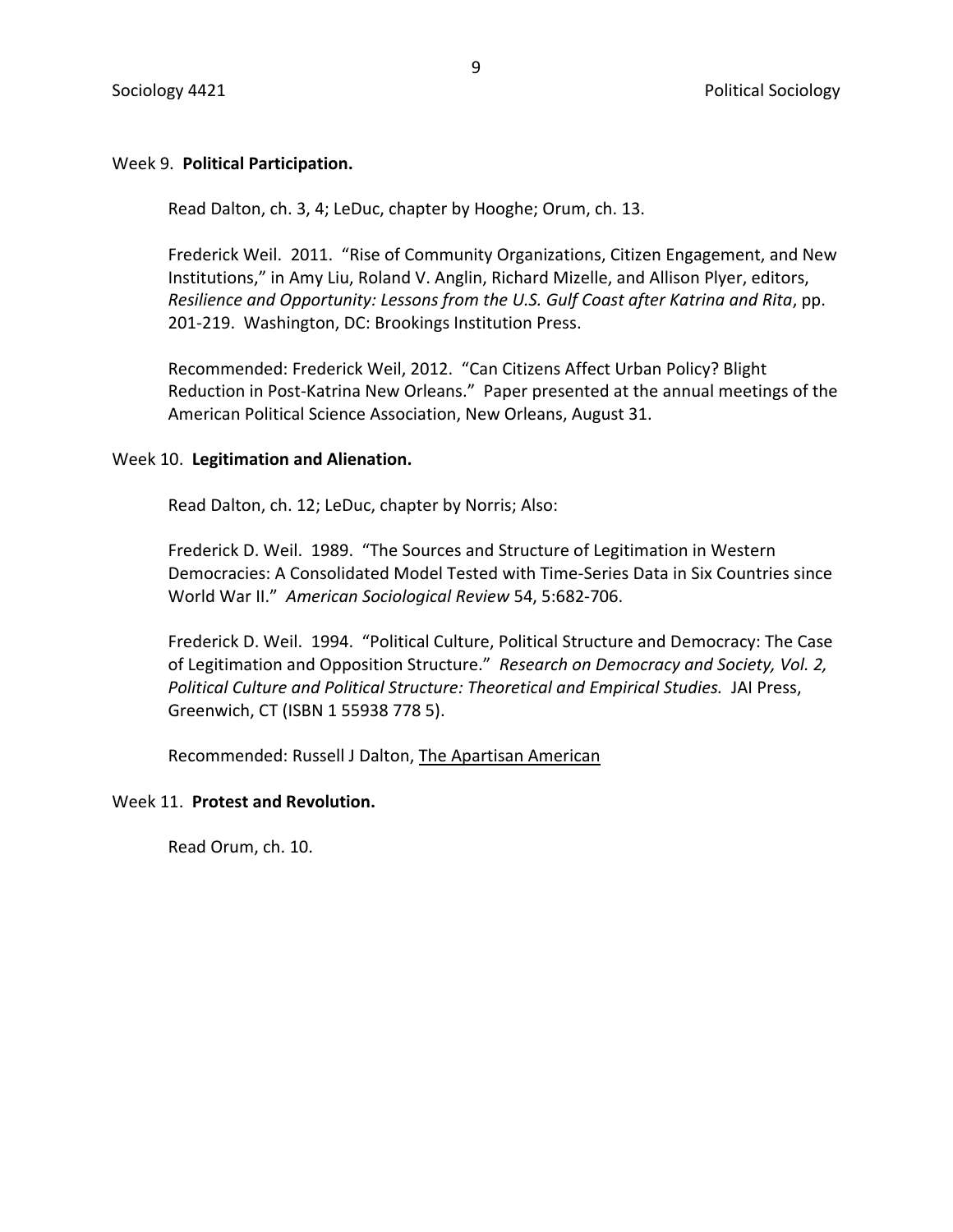# PART III: THREE CASE STUDIES

# Week 12. **Industrialism and Working-Class Politics.**

Read: Lipset, Seymour Martin. 1983. "Radicalism or Reformism: The Sources of Working-Class Politics." *American Political Science Review* 77: 1-18. (Reprinted in Lipset, *Consensus and Conflict,* New Brunswick: Transaction, 1985, ISBN 0 88738 608 3). And:

Katznelson, Ira, "Working-Class Formation: Constructing Cases and Comparisons" (ch. 1) and Aristide R. Zolberg, "How Many Exceptionalisms?" (ch. 9) - both in Katznelson and Zolberg, eds, *Working Class Formation: Nineteenth-Century Patterns in Western Europe and the United States* (Princeton: Princeton UP, 1986 ISBN 0 69110 207 4).

# Week 13. **Nazism in Germany.**

Read: M. Rainer Lepsius, "From fragmented party democracy to government by emergency decree and National Socialist takeover: Germany," ch. 2 in Juan Linz and Alfred Stepan, eds., *The Breakdown of Democratic Regimes: Europe* (Baltimore: Johns Hopkins U. Press, 1978, ISBN 0 8018 2022 7).

# Week 14. **Party Realignment in America.**

Read: Abramson, et al., Introduction, Ch. 3-6, 8, 10-11.

Read the outline of party realignment on the course web site.

Recommended:

E.J. Dionne Jr., Norman J. Ornstein, Thomas E. Mann, One Nation After Trump: A Guide for the Perplexed, the Disillusioned, the Desperate, and the Not-Yet Deported (New York: St. Martin's Press, 2017) ISBN-13: 978-1250164056

Martin P. Wattenberg, The Decline of American Political Parties, 1952-1996 (Harvard U. Press, 1998) selections.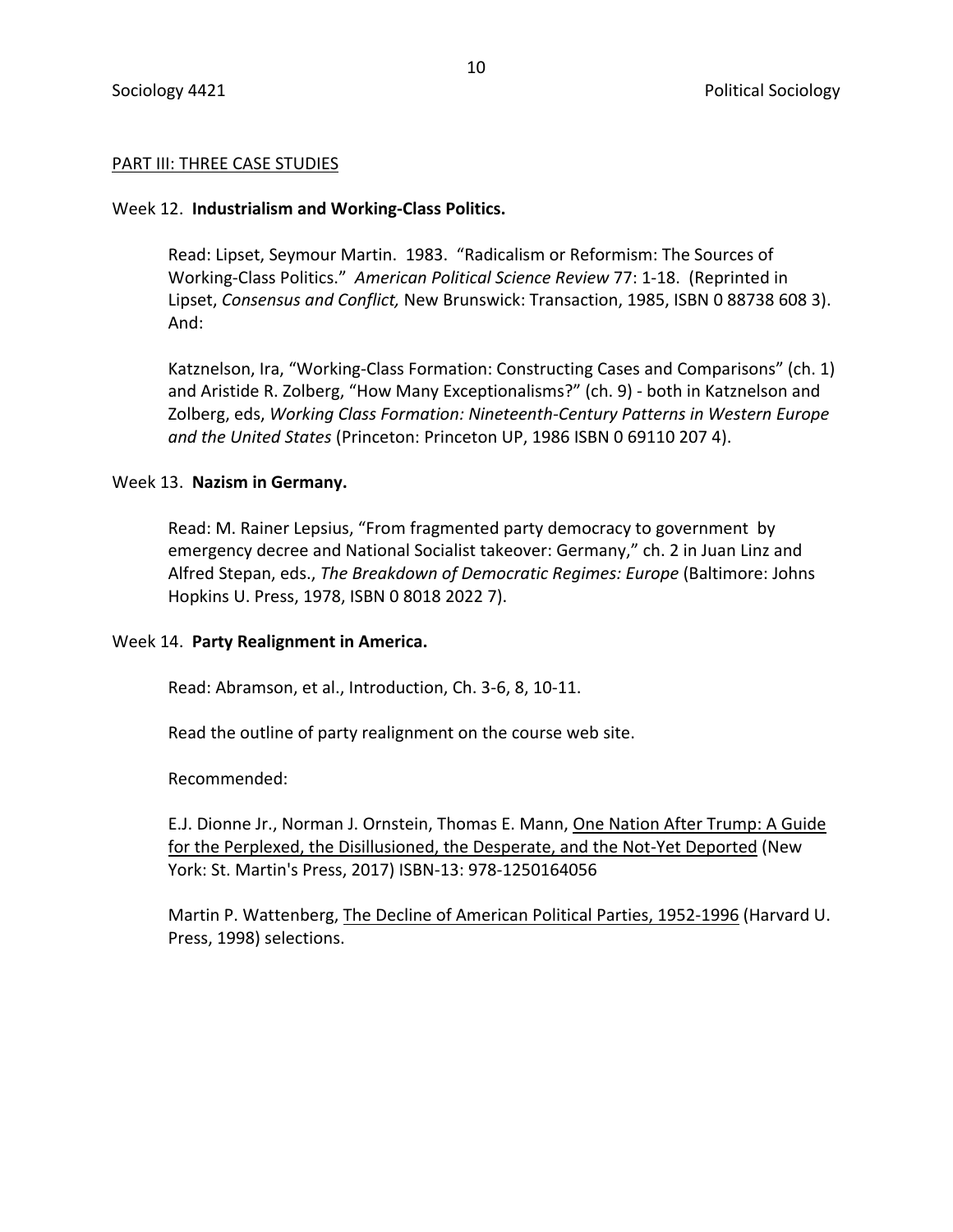# Discussion Sections

Tentative topics for discussion sections. These are subject to change and update. Readings and press clippings will be available on Dropbox, keyed to each discussion section, linked from the class webpage.

Discussion 1. Is there a new dimension of political alignment?

Read Dalton, pp. 177-9, Ford, Robert and Will Jennings. 2020. "The Changing Cleavage Politics of Western Europe." Annual Review of Political Science 23(1):295.

Discussion 2. What have been the effects of a global economy on society and politics?

Discussion 3. What's happening with the White working class? Is there a new extreme right?

Discussion 4. What's happening with the new left movement politics? Gender and sexuality, racial justice, environmentalism, gentrification?

Discussion 5. What's happening in the 2020 Presidential election?

Make sure to read the material linked on the class election pages and the "Polit Soc" Facebook page: [www.fweil.com/Elections/2020/Election2020.html,](http://www.fweil.com/Elections/2020/Election2020.html) and [https://www.facebook.com/polit.soc.](https://www.facebook.com/polit.soc)

Discussion 6. Is there a new political polarization?

Discussion 7. What's the state of democracy in the world? Social trust and confidence in institutions?

Discussion 8 (if possible). Covid and Politics ... and Class Wrap-Up